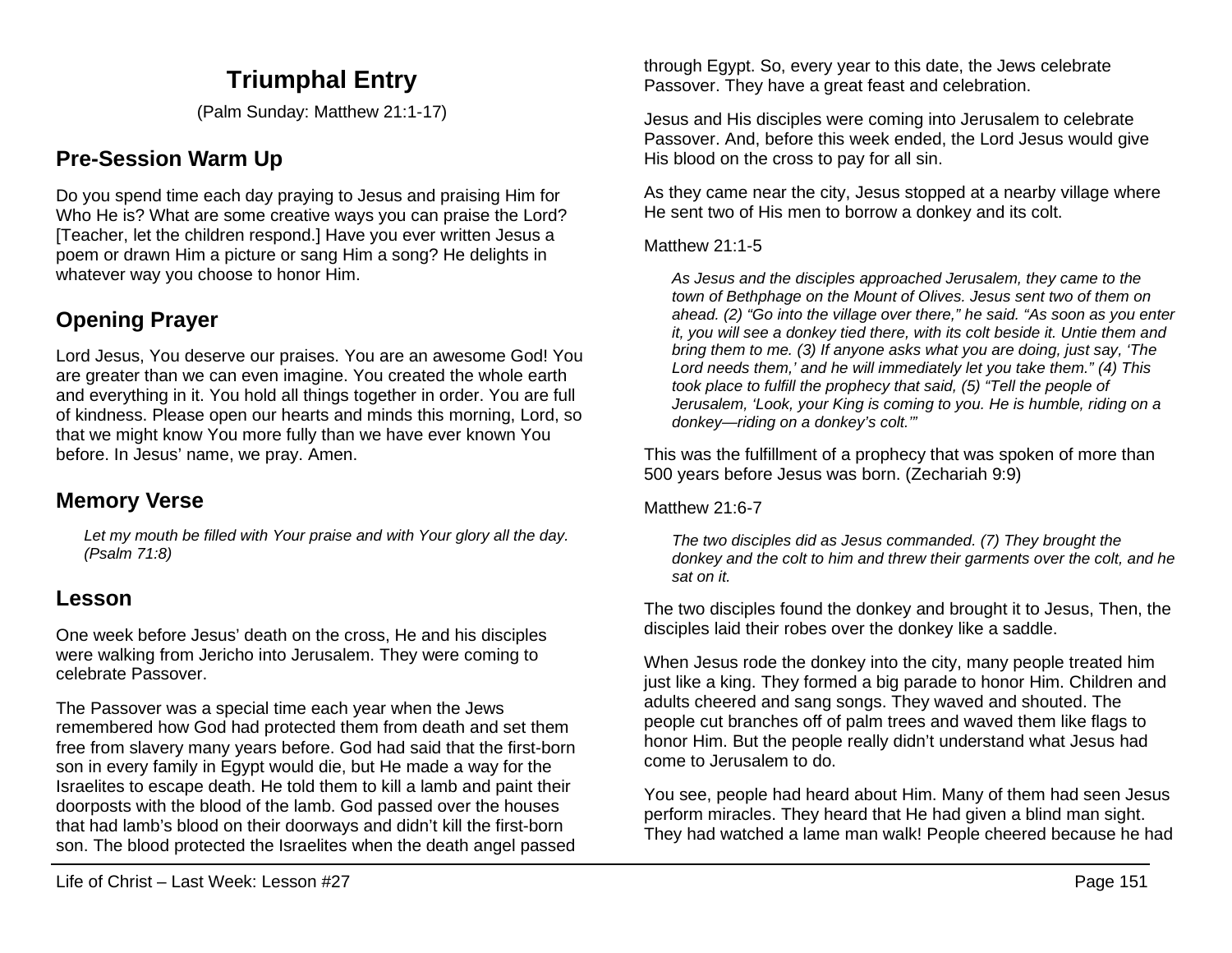turned water into wine and fed 5,000 people with only two small fish and five loaves.

The people wanted to make Him their earthly king. They thought it would be great to have a king who could feed them and cure their diseases.

#### Matthew 21:8-9

*Most of the crowd spread their garments on the road ahead of him, and others cut branches from the trees and spread them on the road. (9) Jesus was in the center of the procession, and the people all around him were shouting, "Praise God for the Son of David! Blessings on the one who comes in the name of the LORD! Praise God in highest heaven!"*

The people lined the road, shouting, "*Hosanna*" which means, "*God save us now*"! And they waved palm branches and threw their cloaks in front of the colt as it passed before them like laying out a red carpet.

Many people thought that Jesus was coming to claim His throne and save them from Rome's persecution. The people went wild. They were sure their freedom was at hand.

They did not understand that He would become their Savior though suffering death; they expected Him to become their king and "save" them by freeing them from Rome and doing miracles to supply food and heal their sick. They praised Him simply for what He could do for them. They did not realize Jesus is God.

We should praise the Lord Jesus for all the good things He does for us, but we should also praise Him just for who He is. The Bible tells us that Jesus is Lord of all. He is worthy to receive glory and honor from us, for He created all things and by His will He keeps everything in order. (Rev 4:11) And one day we will see Jesus come as our King. He will come with thousands of shining angels to take us home to heaven.

While we wait for that glorious day, Jesus deserves all our praise. Admire Him for all He has made; thank Him for all He does for you,

but also praise and glorify Him just for who He is — Lord of all. Don't be like the crowds gathered along the road to Jerusalem who were shouting their praise to Jesus just because of the wonderful miracles He had done.

Matthew 21:10-11

*The entire city of Jerusalem was in an uproar as he entered. "Who is this?" they asked. (11) And the crowds replied, "It's Jesus, the prophet from Nazareth in Galilee."*

Not everybody was glad to see Jesus coming into town. Early the next morning Jesus entered the temple where He caused quite an uproar.

Matthew 21:12-13

*Jesus entered the Temple and began to drive out all the people buying and selling animals for sacrifice. He knocked over the tables of the money changers and the chairs of those selling doves. (13) He said to them, "The Scriptures declare, 'My Temple will be called a house of prayer,' but you have turned it into a den of thieves!"*

Jews came to Jerusalem from all over the Roman world during this week-long celebration to remember the great exodus from Egypt. They couldn't bring the animals they needed to do their sacrifices. So they had to buy the animals once they got to the temple.

Money changers and sellers set up booths just outside the temple. The money changers weren't always honest; they took advantage of the foreigners who didn't know the language. The salesmen sold the animals at very high prices. Getting ripped off like this right at the doorway to God's house made people angry and interfered with their attitude towards worshiping the Lord. This made Jesus very angry, so He went into the temple and chased out all the merchants and moneychangers and turned over all the tables.

Ask: Is anger is a sin? Was it wrong for Jesus to get angry? [Discuss] the difference between *un*righteous indignation and righteous indignation.]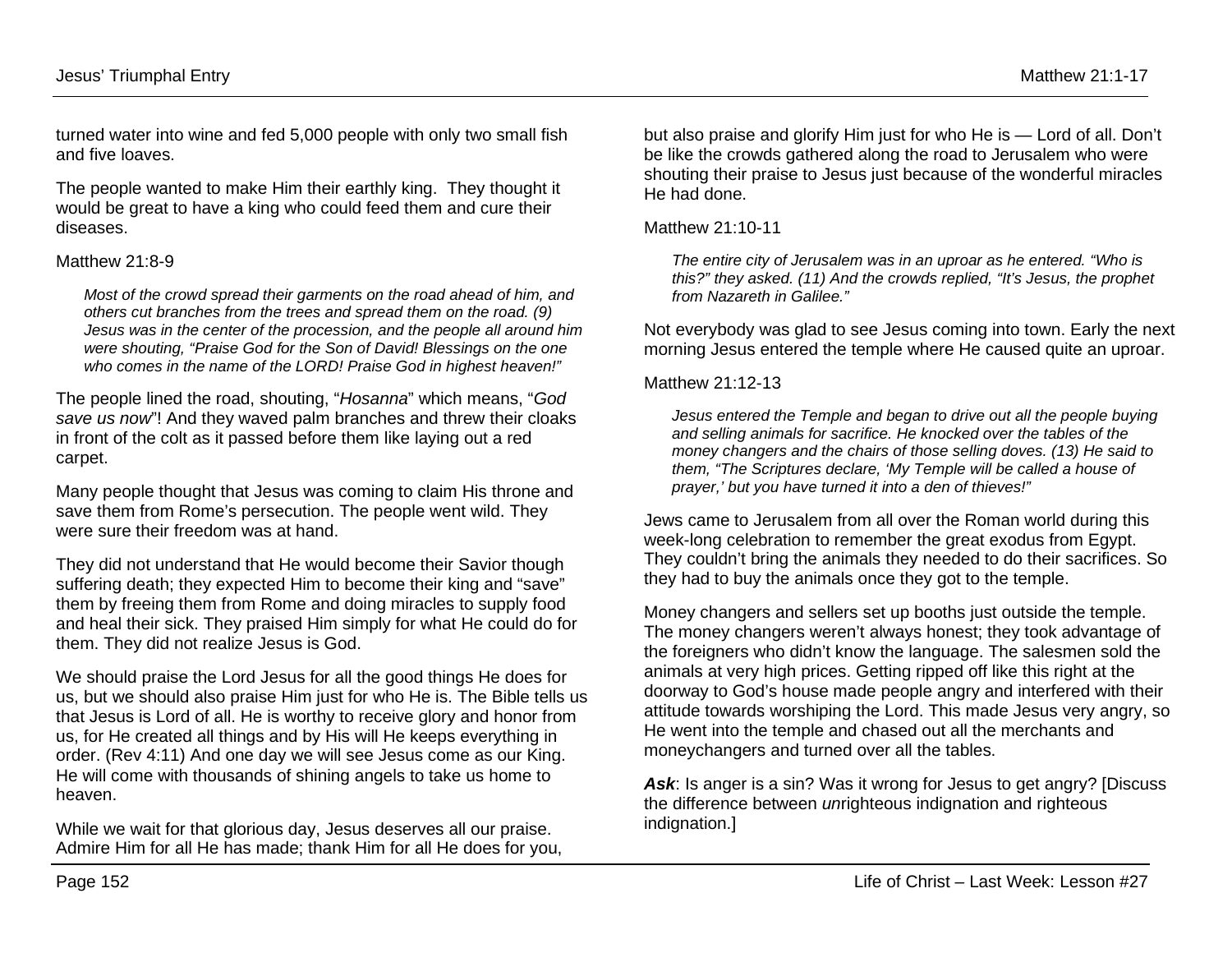#### Matthew 21:14

*The blind and the lame came to him in the Temple, and he healed them.*

After driving out the greedy people from the temple, Jesus healed many sick, but that made the Scribes and the Pharisees angry. [Teacher, in the passage below, the Scribes and Pharisees give us an example of *un*righteous indignation.]

Seeing these amazing miracles made the children shout their praise to Jesus, but that made Jewish religious leaders even more angry.

### Matthew 21:15-16

*The leading priests and the teachers of religious law saw these wonderful miracles and heard even the children in the Temple shouting, "Praise God for the Son of David." But the leaders were indignant. (16) They asked Jesus, "Do you hear what these children are saying?" "Yes," Jesus replied. "Haven't you ever read the Scriptures? For they say, 'You have taught children and infants to give you praise.'"*

The Jewish religious leaders were angry that Jesus healed the blind and lame because they were jealous of His popularity. But even the young children called out their praise to Jesus and He was pleased to hear their praise.

The praise of these children was natural and right, for Jesus is God the Son. The Lord Jesus deserves all our praise. We should freely praise Him as we see His glory in the world around us and His power in our lives, but we should praise Him not just for what He does, but also for who He is — the Lord of all.

*Ask*: What are some characteristics of the Lord Jesus that should cause us to praise Him? [Teacher, write the children's ideas on the board. Encourage them to discover some of God's attributes listed below.]

#### *God's Inner Qualities:*

[Teacher, use the highlighted verse as a sword drill.]

- *All-knowing*: God knows everything, past, present, and future. He knows all about you, even what you are thinking. He knows your deepest needs and desires, and He knows how to meet them. (Job 37:16; **Ps 139:1-4**).
- *All-powerful*: God can do anything He wants to do. His power is greater than we can imagine. He always uses it for our good. (**Job 42:2**; Rev 19:6).
- *All-present*: God is always present everywhere. He is with you all the time. He sees everything you do and hears everything you say. (Ps 139:7-12; Prov 5:21; **Prov 15:3**; Acts 17:28).
- *All-wise*: He made and understands all things. His plans for us are perfect. (Ps 104:24; Is 40:28; **Rom 11:33**).
- *Faithful*: God always does what He says He will do. You can trust His Word completely. (Lam 3:22, 23; **1 Cor 10:13**; 1 Thes 5:24).
- *Holy*: He is completely pure and perfect. He never sins and He cannot tolerate sin. All that He does is right and good. (**1 Sam 2:2**; Ps 99:5; Is 43:15).
- *Merciful*: God cares about us more deeply than we could understand. He sent His Son to die so that He can justly choose not to give us the punishment our sin deserves. (**Num 14:18**; Ps 130:3; Eph 2:4).
- *Sovereign*: He rules over all things in heaven and earth, including our lives. There is no power or authority greater than His. (Ps 22:28; **Ps 47:2**; Is 44:6; Is 66:1-2; Dan 4:34-35).
- *Unchanging*: He is always the same pure and good, faithful in His love and care — and nothing can change who or what He is (**Mal 3:6**; James 1:17).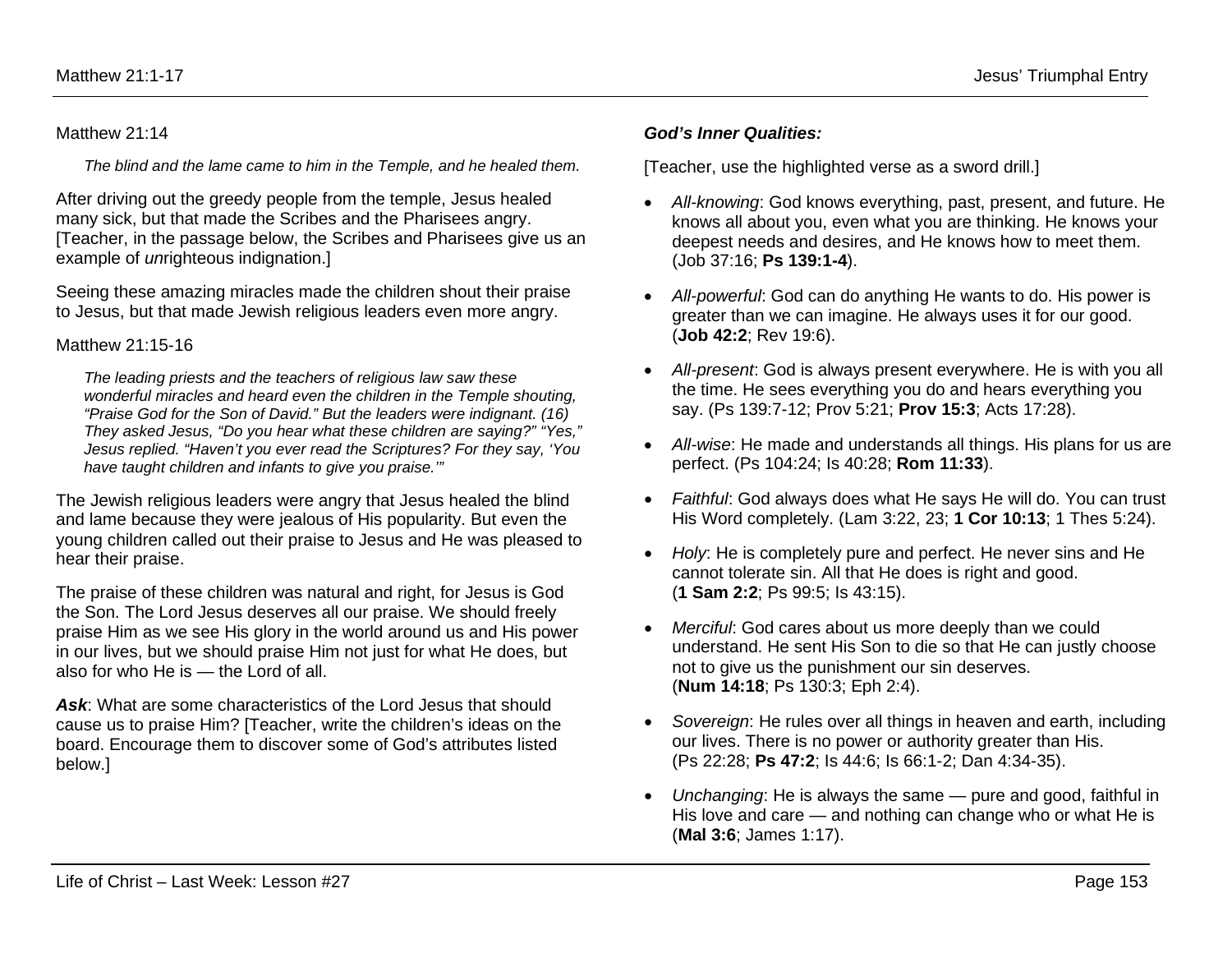God wants us to know what He is really like. Each day as you spend time with the Lord, begin with a few moments of praise to Him. You can say "thank-You" prayers to Jesus for who He is or maybe sing a song to Him. The Bible says our mouths should be filled with His praise. Speak your praise not just privately to Jesus, but to others as well. That is what happened in the temple in Jerusalem. The children shouted out their praise to the Lord Jesus, giving Him the glory He deserves.

## **Closing Prayer**

Father, You want us to know You for who You really are. I pray that You will give each of us a desire in our hearts to spend time alone with You each and every day, thinking about Your special inner qualities that make You the wonderful Father that You are. You want me to know Your love and to show it to others. In Jesus' name, we pray. Amen.

## **Learning Activities**

### **Craft Corner**

Have the children write Jesus a poem, drawn Him a picture, or sing Him a song. Or, have them make cards for some of His attributes. Then they can hold them up as you spend time praying and praising Him.

### **Game Center**

#### *What is God Like? Matching Game*

Prepare 16 yellow circles similar to the one sketched to the right.

On the back of the circles write the following messages — one message per circle, but use each message twice:

- GOD IS POWERFUL! GOD IS ALIVE!
- GOD LOVES YOU! GOD HATES SIN!
- GOD IS PATIENT! GOD DOES NOT CHANGE!
- GOD CANNOT LIE! GOD KNOWS EVERYTHING!

Each time a child correctly answers a question he gets to turn over two circles. If the messages on the back match, remove the pieces. If the messages are different, turn them back over, and the children will try to remember where they are and make future matches. It won't be long before even young children will have all eight statements about God memorized.

Or, use the following review questions in a game of your choice:

- 1. Where were Jesus and His disciples going the week before His death on the cross? (They were going to Jerusalem to celebrate Passover.)
- 2. What is the celebration of Passover about? (When God passed over the Israelite's homes that had lamb's blood painted on the door posts and didn't kill the first born son.)
- 3. Just before coming into Jerusalem, what did Jesus send two of His disciples off to do? (To go into the village, find a donkey and bring it to Jesus.)
- 4. When Jesus rode into the city on a donkey, what did the people do and why? (They thought he was going to be anointed as King, so they waved palm branches and laid down their clothes for Him to walk over and shouted, "Hosanna in the highest.")
- 5. Why did they hope He was going to be their king? (They were under the Roman rule at that time and they wanted to be free of the persecution.)
- 6. What does "Hosanna" mean? (It means, "Save us now.")

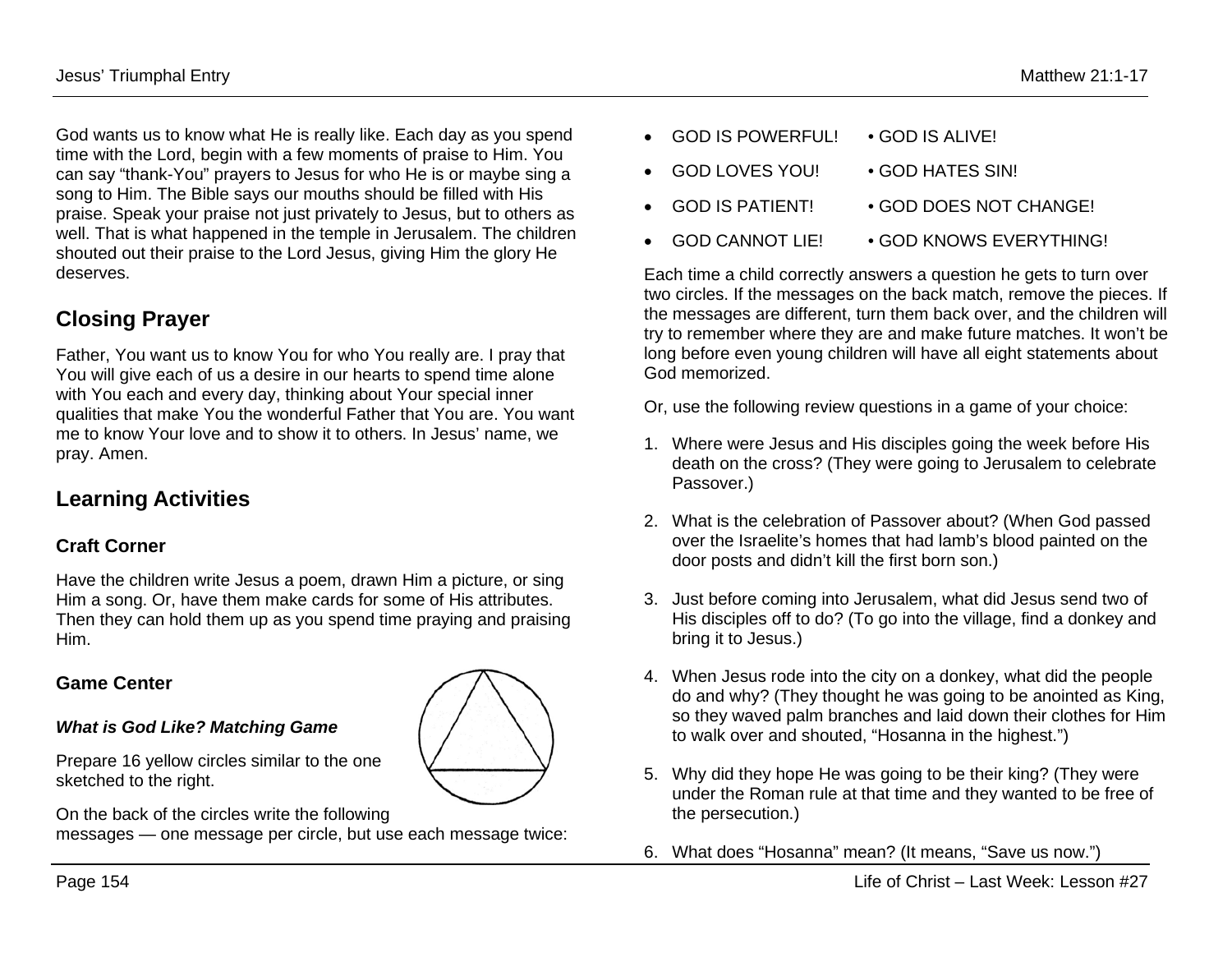- 7. When Jesus went into the temple, what did He do to cause a commotion, and why? (He drove out the sellers and the moneychangers because they were dishonest.)
- 8. After driving out the greedy people from the temple, what miraculous thing did Jesus do that made the Scribes and the Pharisees angry? (He healed many sick.)
- 9. Who was it in the temple that sang out their praise to Jesus and made the chief priests and scribes indignant? (The children.)
- 10. Besides the fact that Jesus is good to us, why does He deserve all our praise? (He is God.)
- 11. What are some characteristics of the Lord Jesus that should cause us to praise Him? (All-knowing, all-powerful, all-present, allwise, faithful, holy, merciful, sovereign, unchanging, etc.)
- 12. What are some creative ways you can praise the Lord? (Write a poem, draw a picture, sing a song, etc.)